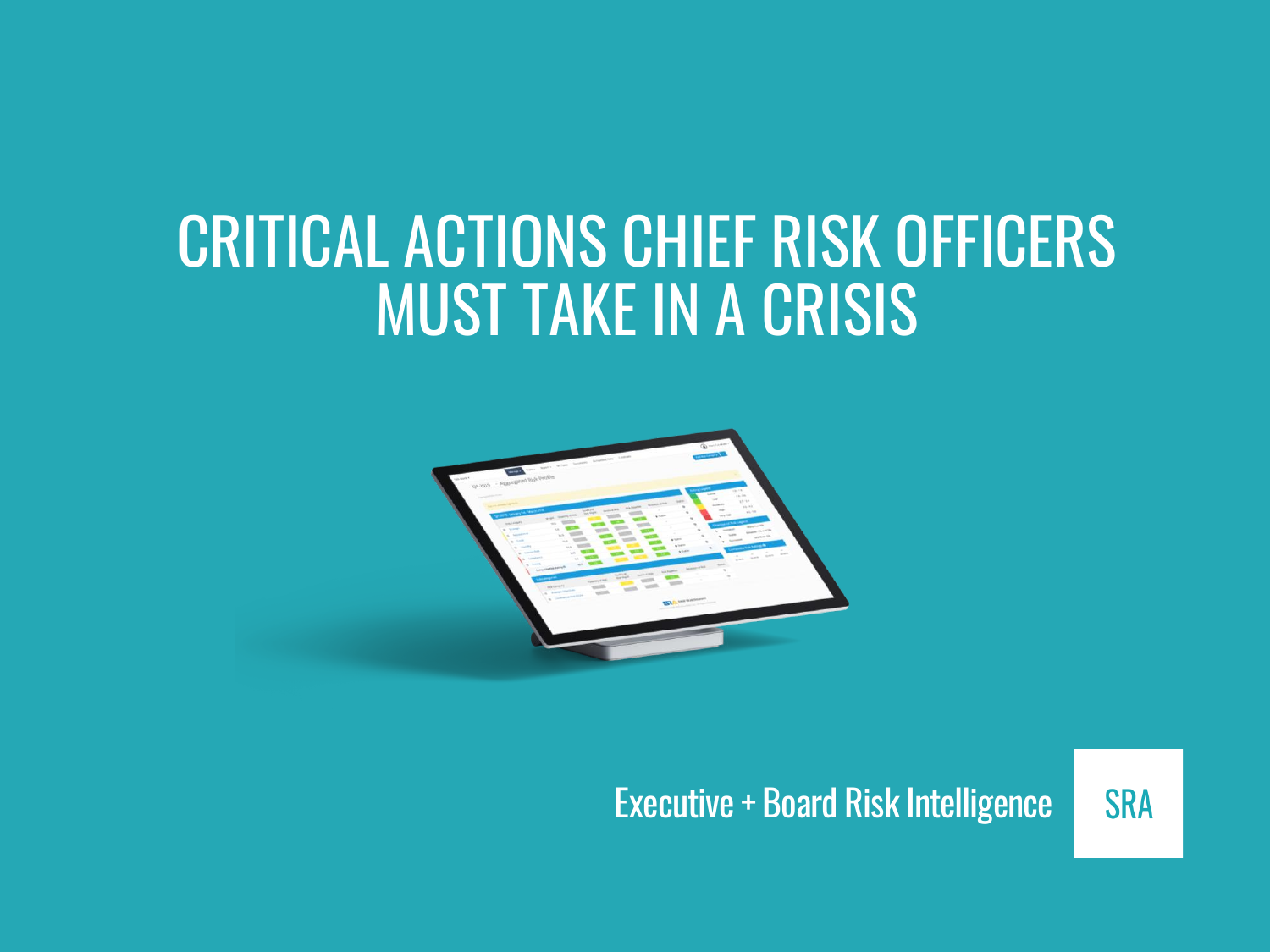### Presenter: Michael B. Glotz, CEO & Co-Founder Strategic Risk Associates, LLC



(804) 317-6596 mglotz@srabank.com

#### *Capital One Risk Executive*

- *Managing VP of Corporate Audit & Credit Review*
- *Oversight of over 100 Audit and Risk Professionals*
- *Supported Implementation of Enterprise Risk Management*
- *Lead Independent Assessments of Bank Acquisitions & Integration Activities*

#### *SVP & Strategic Financial Officer forCrestar & SunTrustBanks*

- *Strategic Financial Officer (SFO)*
- *Head of Strategic Cost Management*

#### *Bank Director Training*

- *American Association of Bank Directors (AABD)*
	- *Risk-Reward Committee, Co-Chairman*
	- *Faculty Member, Institute of Bank Director Education*
- *State Banking & Association Training*
- *Individual Bank Board of Directors*

#### *Education*

- *BBA Degree in Business – University of Wisconsin*
- *MBA – University of Richmond*
- *Executive Development Program, Wharton School, University of Pennsylvania*
- *CRP – Certified Risk Professional*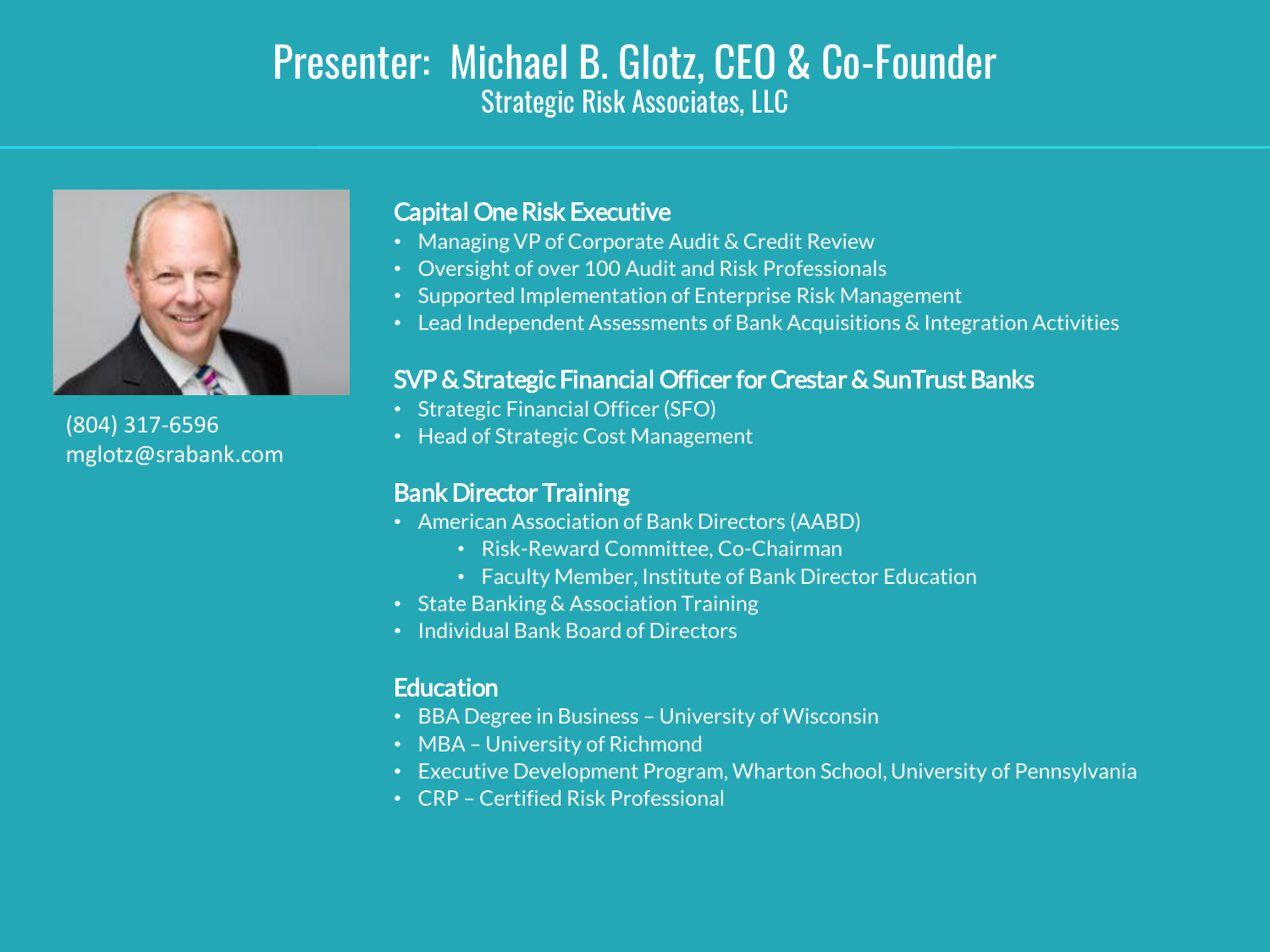# **SRA WAS BORN IN A CRISIS**

2008

### 2013

## **TODAY**



A group of veteran banking executives, all accomplished in the field of risk management and performance, understood that there was a profound need for a new risk management and performance solution following the **Great Recession.** 



They understood and embraced how technology could help banks aggregate data to provide critical insights and continuous monitoring to help manage risk and performance in a fast-paced market. With this mission, SRA Watchtower was born.



Today, SRA is enabling financial institutions to remain consistently safe, sound and high-performing, so they can drive the growth and vitality of their communities and our nation.

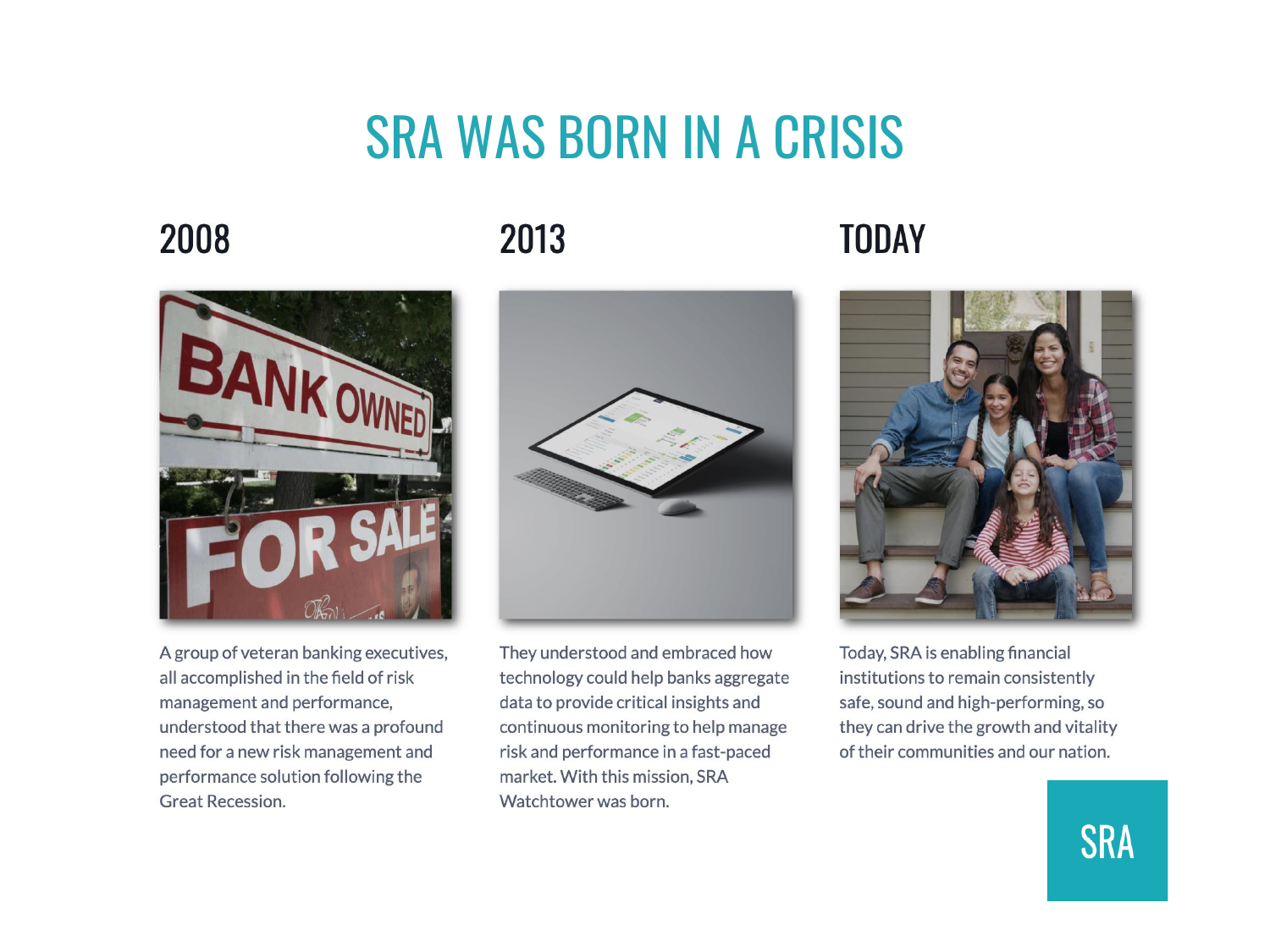# AGENDA

- *1. Establishing a Pandemic Governance Structure*
- *2. Proactively Determine the Risk Information Needs Across the Organization*
- *3. Relook at Risk Staff Roles and Responsibilities – Staffing Implication*
- *4. Develop Enhanced Performance and Risk Reporting*
- *5. Update Risk Appetite Statement and Changes to the Company's Risk Profile*
- *6. Update Strategic and Capital Plans*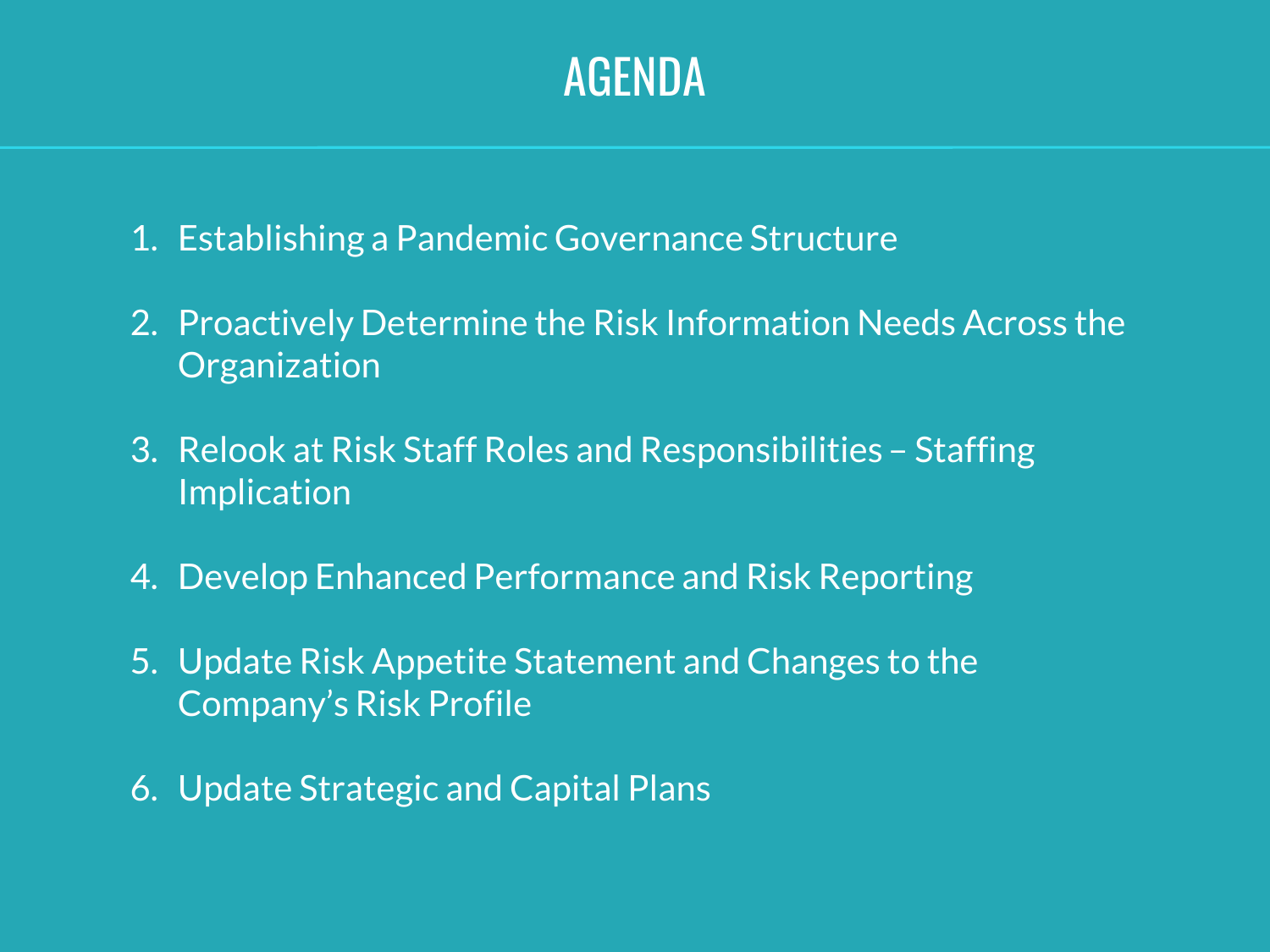# FIRST: SETTING THE STAGE

*For the foreseeable future, all risks at the bank will be seen through the lense of this pandemic*

*This Pandemic may be the largest risk event that your bank will face in a long time. How you and your risk staff react to it will define your long-term value to the organization.*

• *Set-Up? Maintain? Shrink? Time to show enterprise-wide leadership in your domain*

*Do you have crisis experience that you can utilize as key learning for your staff or the bank?*

- *For me? Hurricane Katrina in 2005 was the biggest crisis that I faced*
- *Capital One's first banking acquisition was \$20 billion in Asset Hibernia Bank, headquartered in New Orleans, during the aftermath of Hurricane Katrina in 2005*

#### *Recognize there may be many stages of this crisis:*

- *- Pre-Crisis (How good of job did we do with Business Continuity Planning?)*
- *- The Storm (February 2020 to August 2020?)*
- *- The Aftermath (Damage assessment, plans for recovery, new strategy)*
- *- The Storm Part Two? (This fall when it returns along with the normal flu)*
- *- The Recovery (The next 2-4 years or remediation, continuous monitoring and reporting)*
	- *- Does this push the U.S. and the World into a full-blown global recession?*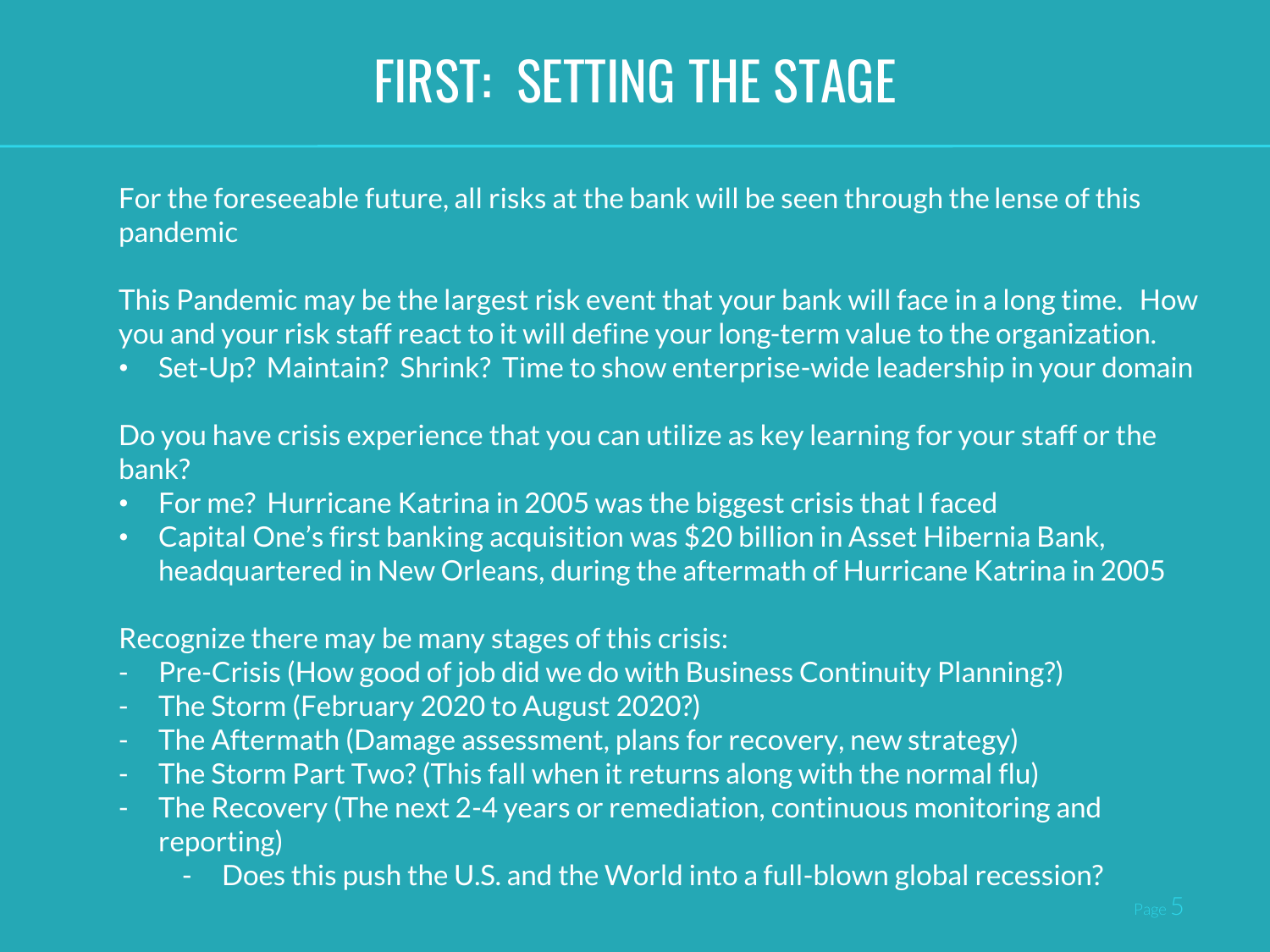## ESTABLISH A PANDEMIC RISK GOVERNANCE STRUCTURE

### *Document Pandemic Governance Structure*

### *Leadership Team Structure*

- *Pandemic Program Office*
- *Meeting Routines*
- *Roles and Responsibilities*
- *Reporting Content and Frequency*
- *Escalation Principles*

### *Board of Directors*

- *Committee Responsibility or Full Board*
- *Change in Meeting Frequency*
- *Clarify Oversight Responsibilities*
- *Escalation Agreement*

*Have a conversation with the CEO about your new role and how you will support the bank – Lay out your plan*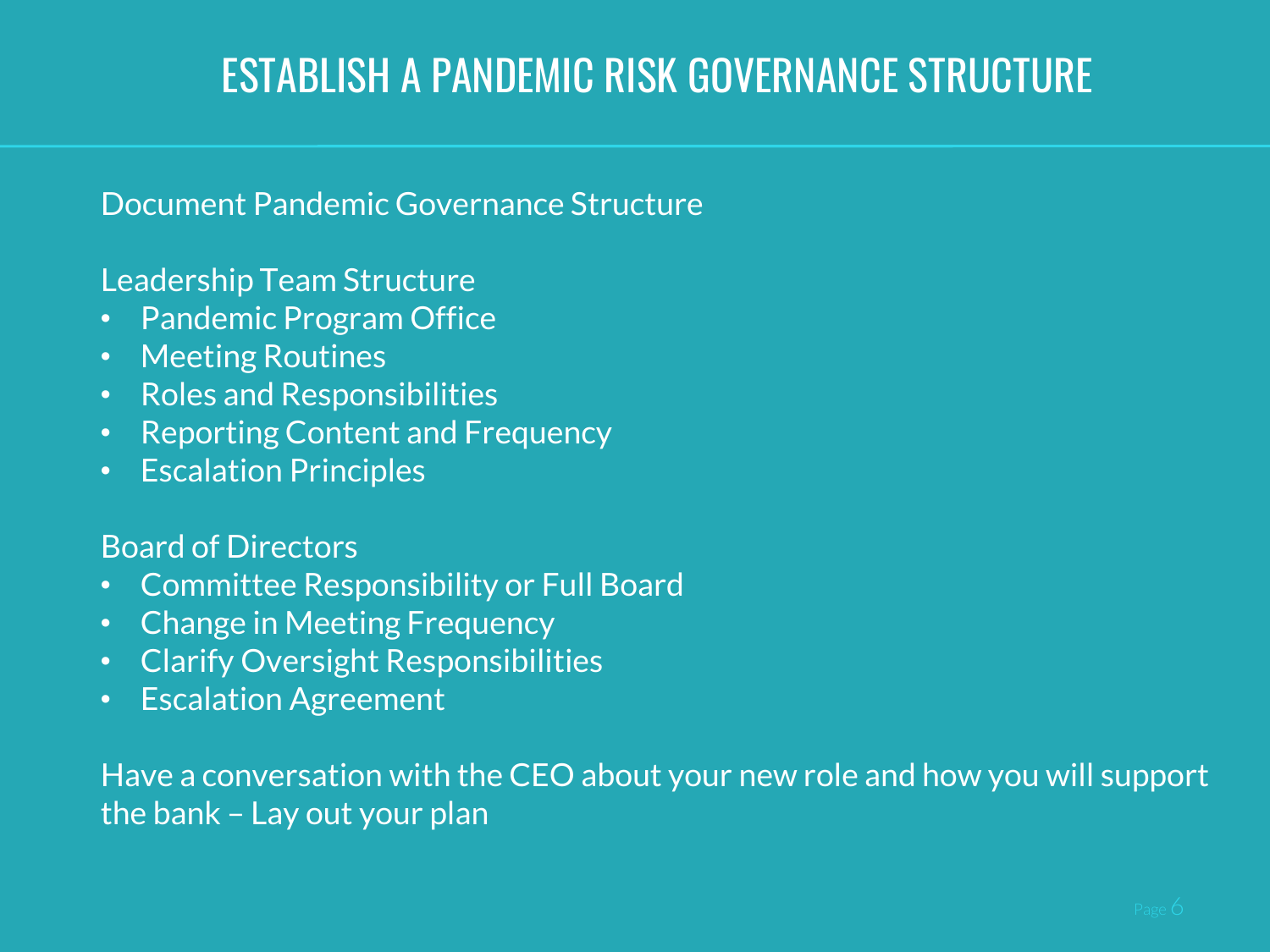## UNDERSTAND RISK INFORMATION NEEDED ACROSS THE COMPANY CAN YOU IMPROVE THE RISK CULTURE DURING A PANDEMIC?

| Stage 1                                                   |                                              | Stage 2                                           | Stage 3                                                          | Stage 4                                            | Stage 5                                                        |
|-----------------------------------------------------------|----------------------------------------------|---------------------------------------------------|------------------------------------------------------------------|----------------------------------------------------|----------------------------------------------------------------|
| <b>Risk Governance</b>                                    | <b>Functional Impact</b>                     | <b>Enterprise Level</b>                           | <b>ERM Feedback Loop</b><br>Independent<br>+ External Validation | Strategic + Capital<br>Linkage                     | <b>Advanced Decision</b><br><b>Making</b>                      |
| <b>Risk Appetite Statement</b>                            | <b>Department Impact</b>                     | <b>Enterprise and Board Level</b>                 | <b>Internal and External Audit</b>                               | <b>Strategic Imperative</b><br><b>Monitoring</b>   | <b>Risk/Return Analysis</b>                                    |
| <b>Risk Committee Routines +</b><br><b>Annual Planner</b> | <b>Vendor Impacts</b>                        | <b>Risk Appetite and</b><br><b>KRI Monitoring</b> | <b>Loan Review</b>                                               | <b>Capital and Credit Stress</b><br><b>Testing</b> | <b>Economic Capital</b>                                        |
| <b>ERM Policy</b>                                         | <b>Personnel &amp; Staffing Impacts</b>      | <b>Pandemic Risk</b>                              | <b>Regulatory Feedback</b>                                       | <b>Economic Trends and</b><br>Forecast             | <b>Collections &amp; Special Assets</b>                        |
| <b>Risk Governance Framework</b>                          | <b>Customer Service Impact</b>               | Mgmt Leadership<br><b>Risk Reporting</b>          | <b>External Risk Events</b><br><b>Monitoring</b>                 | <b>M&amp;A Risk Analysis</b>                       | <b>Executive Compensation &amp;</b><br><b>Risk Performance</b> |
| <b>Board Training</b>                                     | <b>Product and Process</b><br><b>Impacts</b> | <b>Board and</b><br><b>Investor Reporting</b>     | <b>Credit Reporting</b><br><b>Agencies</b>                       | <b>Peer Benchmarking</b>                           | <b>Risk Attribution +</b><br><b>Profitability Analysis</b>     |
| <b>Less mature</b>                                        |                                              |                                                   | <b>SRA</b>                                                       |                                                    | <b>Improved Performance</b>                                    |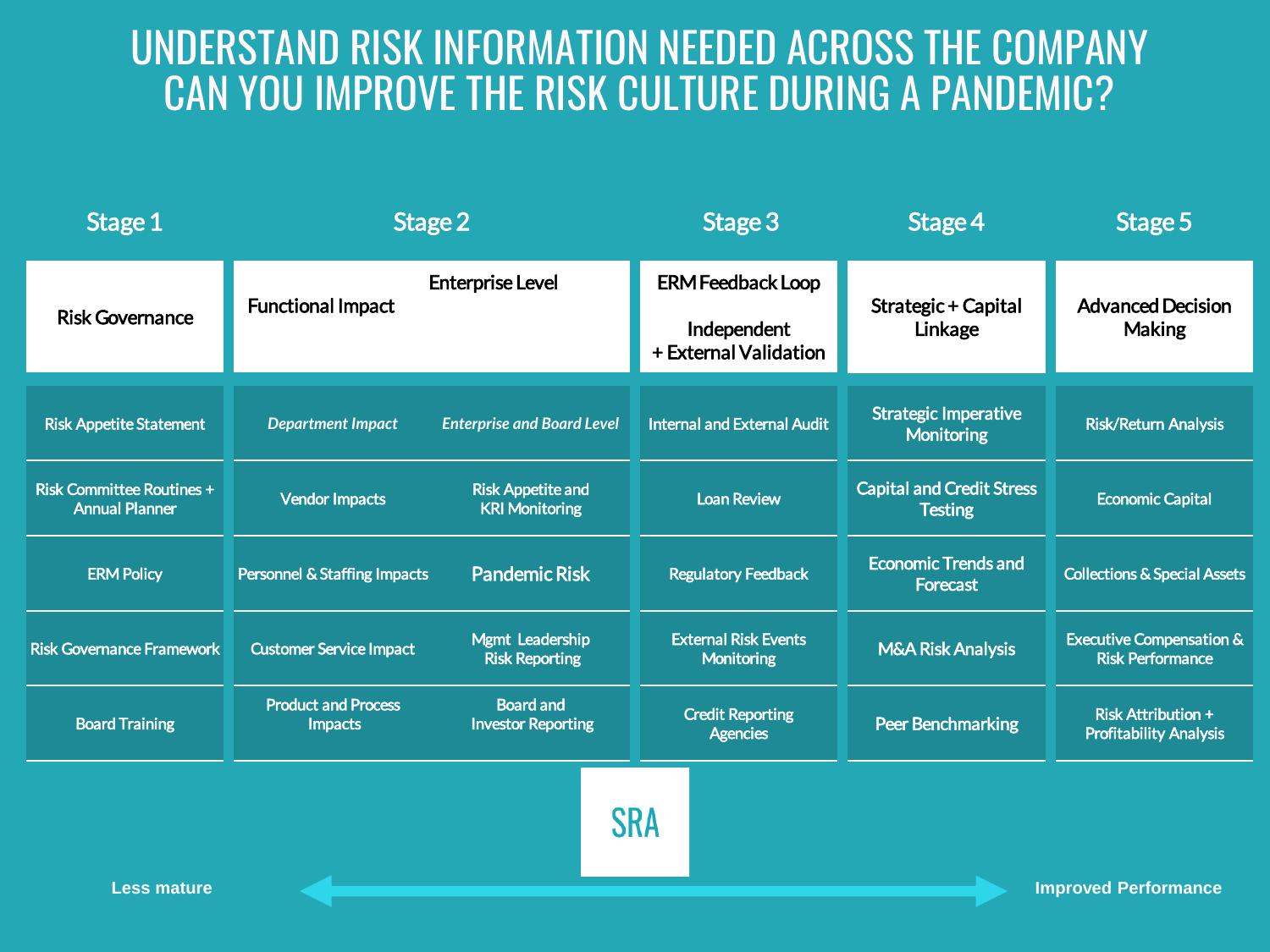## RELOOK AT RISK GROUP ROLES, RESPONSIBILITIES AND RESOURCES

*Redefine Pandemic Risk Activities and the Role of the CRO*

- *Is your focus Enterprise Wide?*
- *New Monthly (Weekly?) Pandemic Reporting*

*Put All Activities on Hold That at Not Critical*

*Identify and Ask for Resources Where Needed*

- *Most critical event in the bank's history*
- *Recognize new focus on expense reduction*

*Put Your Plan in Writing – Nice PowerPoint Presentation*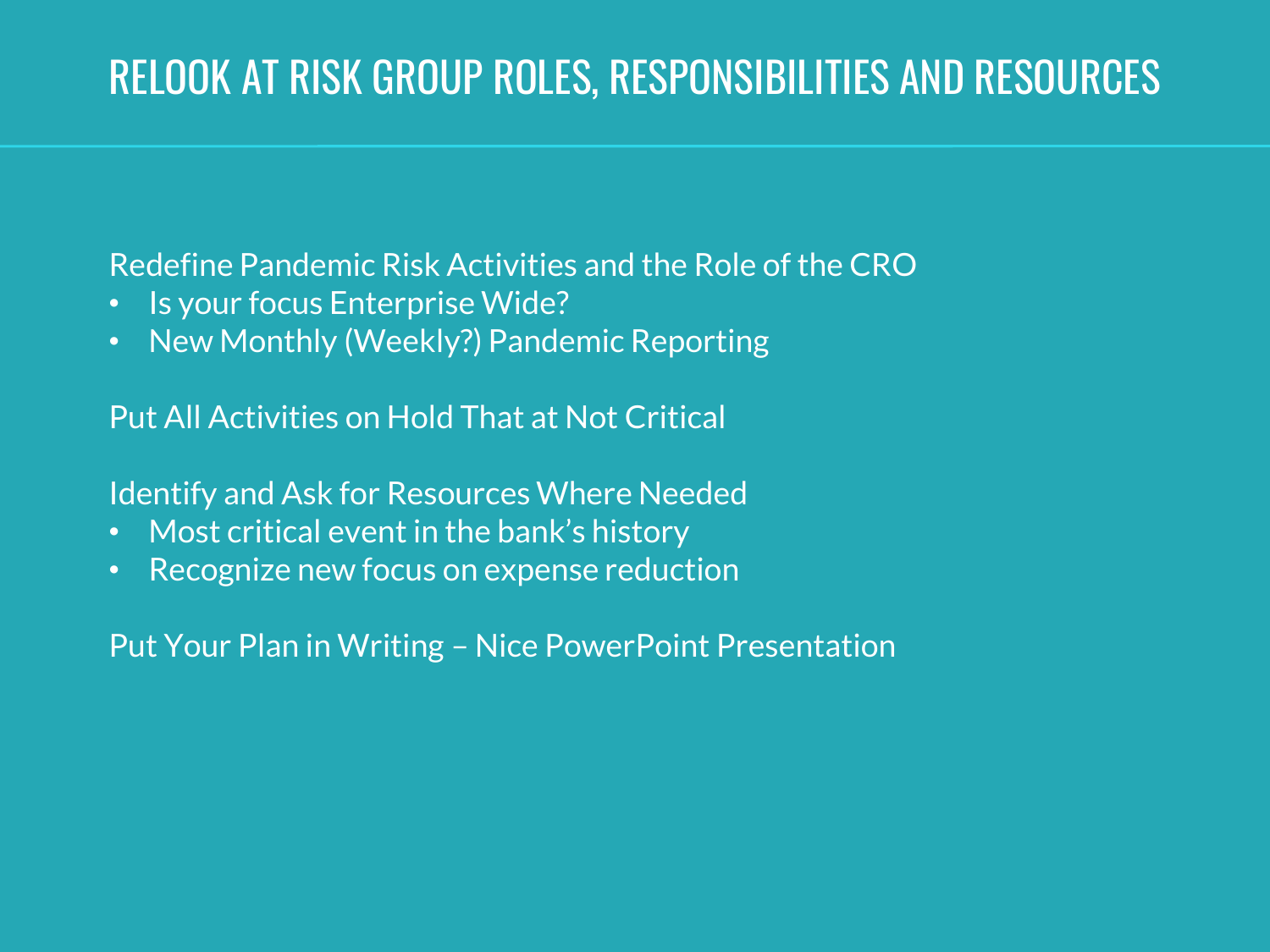### DEVELOP ENHANCED RISK AND PERFORMANCE REPORTING

### START BY TRACKING CRITICAL INDICATORS BY MONTH DEVELOP A COMPREHENSIVE MONTHLY PANDEMIC RISK REPORT

**Strategic** Key Strategic Indicators

Relative to Strategic Plan

Relative to 2019

Relative to Peers

Relative to New Targets

(EPS, ROA, ROE, NIM, Loan Losses, Cost of Funds, ETC.) **Performance** Key Performance Indicators

Relative to Budget

Credit Line Utilization

Number of Forbearance Agreement

Branch Closures

**Risk** Key Risk Indicators - By Function

> Credit 30+ Days Past Due Customer Complaints Employee COVID Cases Economic Forecast Employee Turnover

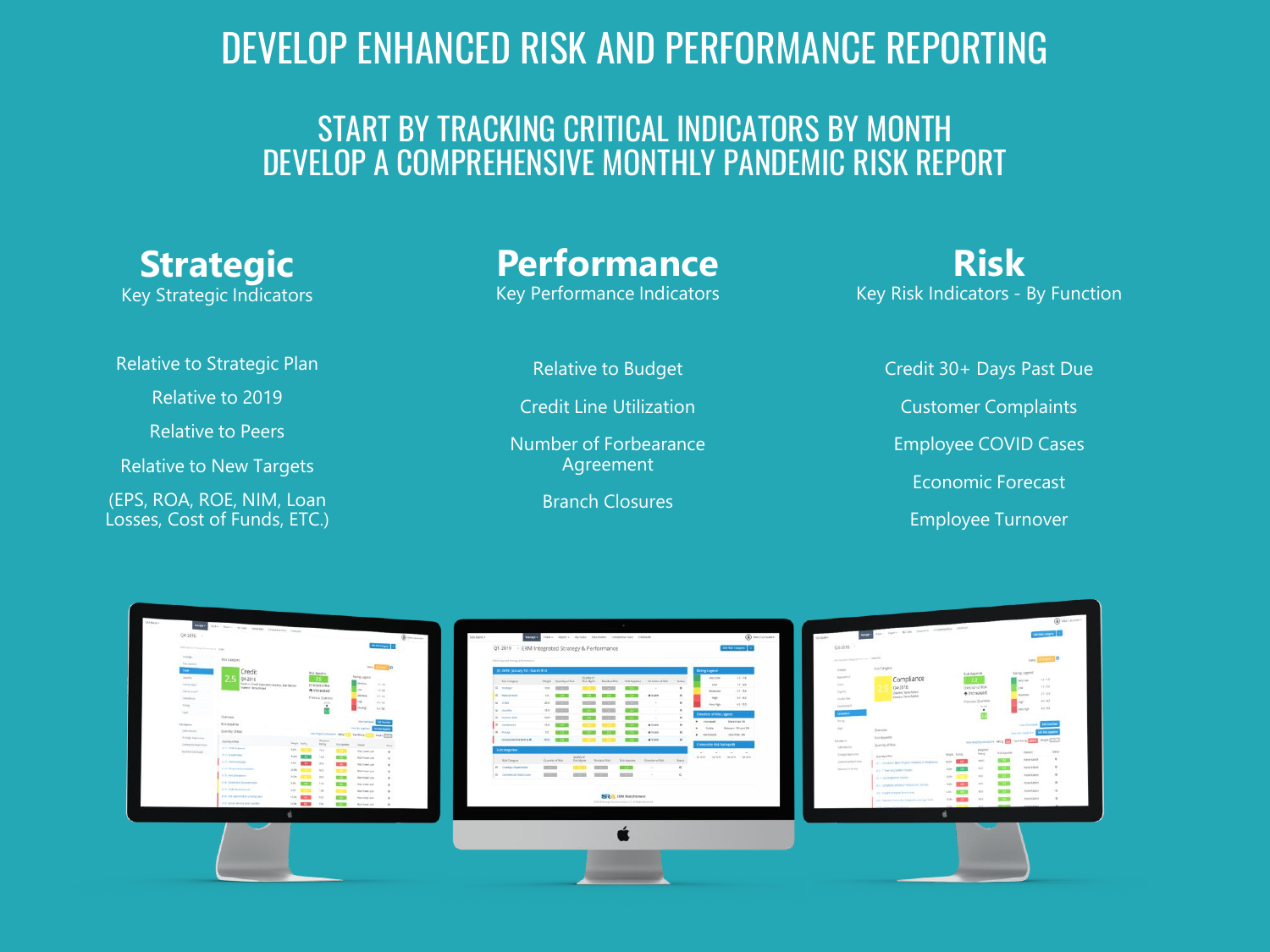# UPDATE STRATEGIC AND CAPITAL PLANS

*Strategic Plan*

- *Update during the Recovery Phase*
- *Identify New Strategic Goals (ROA, ROE, Growth Rates, Credit Loss Estimates)*
- *Initiate New Strategic Imperative and Change/Cancel Strategic Imperatives that do not work today*
- *Integrate the new Risk Appetite Statement*
- *Identify the Key Risks*

### *Redo the Capital Plan After the Strategic Plan Has Been Updated*

- *Perform A Credit Stress Test by Asset Class and Industry Segment*
- *Monetize Impact of Changes in Operational Risk, IRR, Liquidity and Strategic Risk*
- *Perform a Capital Stress Test: Base Case, Severe Case, Worst Case*
- *Update Capital Policy: Capital Targets, Capital Triggers,*
- *Update Liquidity Contingency Plan (CFP)*
- *Track Capital and Liquidity Triggers Monthly*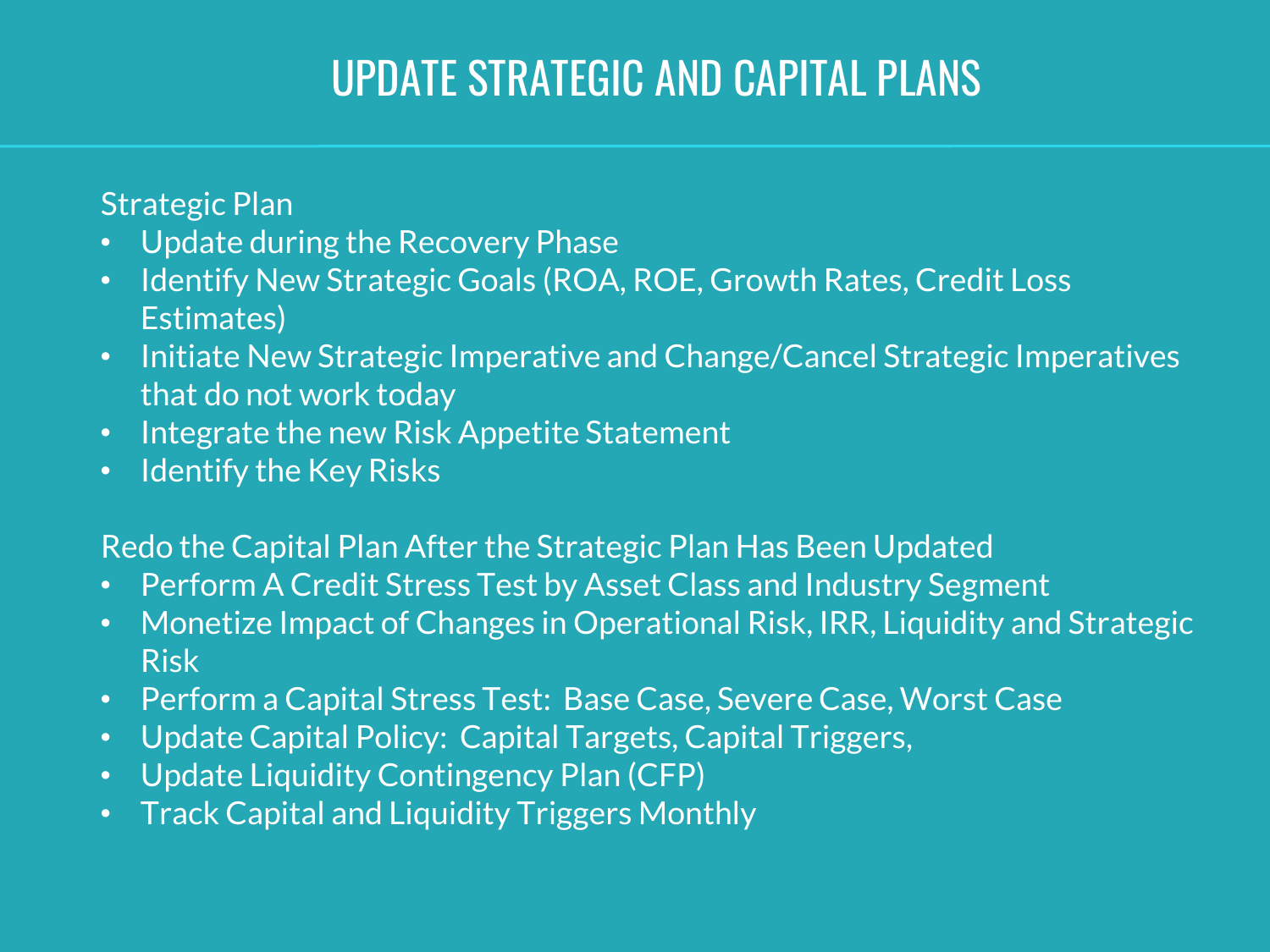# UPDATE RISK APPETITE STATEMENT AND THE COMPANY'S RISK PROFILE

### *Risk Appetite Statement*

- *Update during the Recovery Phase*
- *Set New Risk Expectations for the Bank*

### *Risk Profile*

- *Your Risk Profile today is much different than last quarter*
- *Determine overall impact on your risk profile*
- *Determine where risk exceeds current risk appetite*
- *Show before and after affects*

### *Show Applied Example*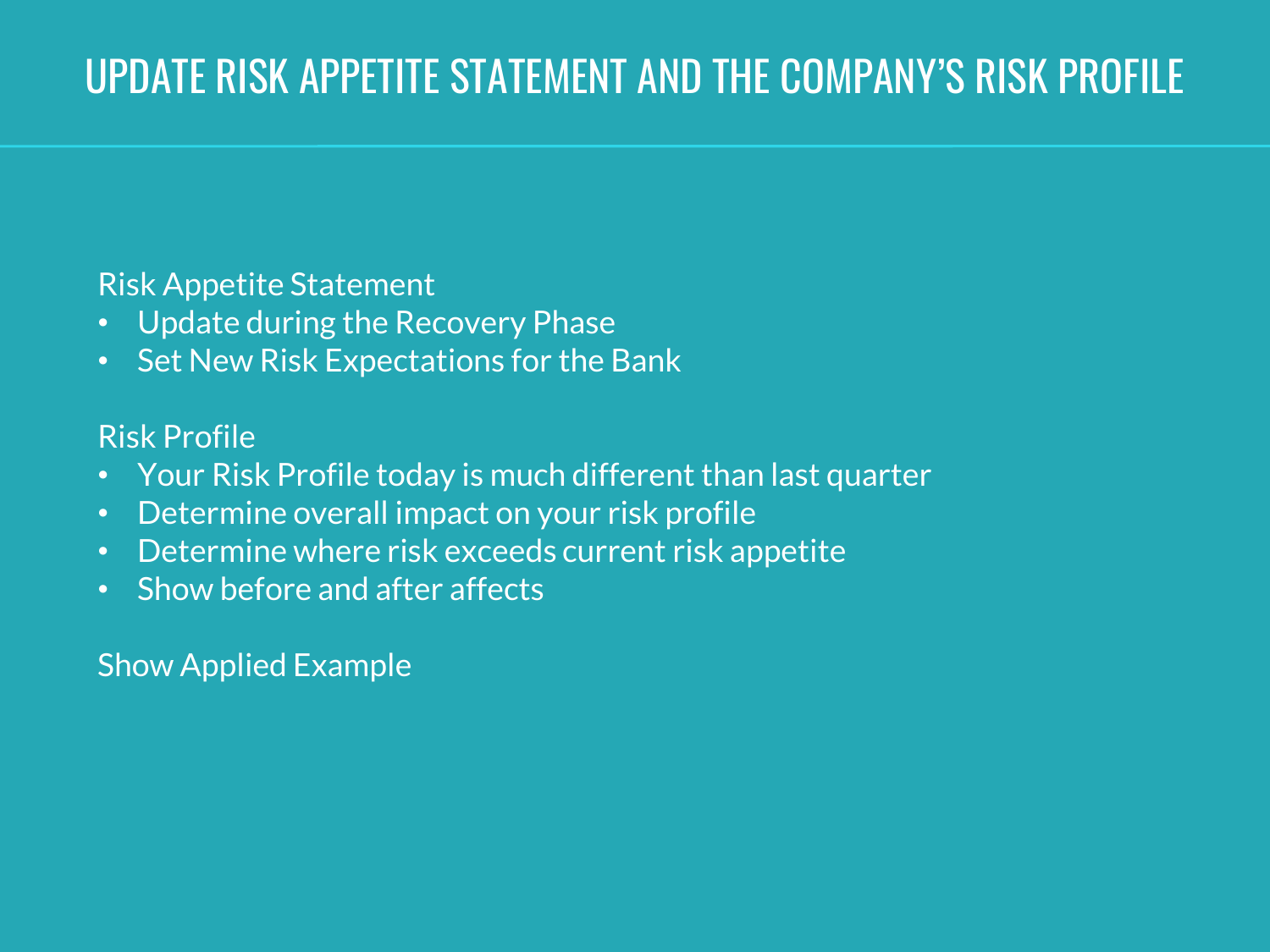# **OPPORTUNITIES FOR SRA TO ASSIST**

#### **PANDEMIC RISK DASHBOARD**

The foundation of this Service is a Pandemic Risk Management Platform to organize the bank's key risk information, changing risk profile and response. This information is vital to the bank's resiliency and is critical for the Board, Shareholders and Regulators to evaluate bank health.



#### **PANDEMIC RISK VIRTUAL RETREAT**

This important function complements our Pandemic Risk Management Platform by providing multiple meetings with SRA experts to help optimize SRA's Benchmark KRIs in our Platform.



#### **PANDEMIC RISK MANAGEMENT SERVICES**

Performed by SRA's Banking Experts. These services help clients address the myriad pandemic risk management issues facing various job functions across the enterprise such as:

#### PANDEMIC RISK MANAGEMENT BOARD & INVESTOR **REPORT DEVELOPMENT**

Many of our clients have developed Pandemic Operating Committees to aggregate cross functional workflows from multiple business lines across the  $^{+}$ 

 $+$ 

 $+$ 

 $+$ 



| <b>EXHIBITION</b> | <b>INSK PROFILE TREND REPORT</b><br>×                                                                                                                                                                                                                                                                                                                                                                                                                                                                              | <b>101 &amp; @ connect</b>      |                                            |                            |                |
|-------------------|--------------------------------------------------------------------------------------------------------------------------------------------------------------------------------------------------------------------------------------------------------------------------------------------------------------------------------------------------------------------------------------------------------------------------------------------------------------------------------------------------------------------|---------------------------------|--------------------------------------------|----------------------------|----------------|
|                   | <b>Seattle Product Seattle</b>                                                                                                                                                                                                                                                                                                                                                                                                                                                                                     |                                 |                                            |                            |                |
|                   | and the property of the complete income a statement of the complete statement of the statement and the complete                                                                                                                                                                                                                                                                                                                                                                                                    |                                 |                                            |                            |                |
|                   | THE Atlantas                                                                                                                                                                                                                                                                                                                                                                                                                                                                                                       |                                 |                                            |                            | <b>MONTAGE</b> |
| ar tem.           | <b>Branch</b>                                                                                                                                                                                                                                                                                                                                                                                                                                                                                                      | <b>Parchite</b>                 | <b>Expert Rendered</b>                     | <b>Standard River</b>      |                |
|                   | at in Autum for furnish finished                                                                                                                                                                                                                                                                                                                                                                                                                                                                                   | $\sim$                          |                                            | ÷                          |                |
| <b>SECRETS</b>    | <b>STATISTICS</b>                                                                                                                                                                                                                                                                                                                                                                                                                                                                                                  | Britannic                       | <b>SAMPLE</b><br>$\sim$                    | v                          |                |
|                   | <b>Business and Control</b>                                                                                                                                                                                                                                                                                                                                                                                                                                                                                        | <b>Britannic</b>                | <b>Expertise</b><br>œ                      | $\sim$                     |                |
| SIMPLETINE DATA   | Tour stop Support that States                                                                                                                                                                                                                                                                                                                                                                                                                                                                                      | <b>B</b> ooming                 | <b>Service</b>                             | $\sim$                     |                |
|                   | <b>Except System of Local</b>                                                                                                                                                                                                                                                                                                                                                                                                                                                                                      | $\blacksquare$                  | <b>COLOR</b>                               | v.                         |                |
|                   | <b>System of All States</b>                                                                                                                                                                                                                                                                                                                                                                                                                                                                                        | <b>Browning</b>                 | <b>Service</b>                             | ÷                          |                |
|                   |                                                                                                                                                                                                                                                                                                                                                                                                                                                                                                                    |                                 |                                            |                            |                |
|                   | $\frac{1}{2} \left( \frac{1}{2} \right) \left( \frac{1}{2} \right) \left( \frac{1}{2} \right) \left( \frac{1}{2} \right) \left( \frac{1}{2} \right) \left( \frac{1}{2} \right) \left( \frac{1}{2} \right) \left( \frac{1}{2} \right) \left( \frac{1}{2} \right) \left( \frac{1}{2} \right) \left( \frac{1}{2} \right) \left( \frac{1}{2} \right) \left( \frac{1}{2} \right) \left( \frac{1}{2} \right) \left( \frac{1}{2} \right) \left( \frac{1}{2} \right) \left( \frac$<br>at its dealers the funeral dependent | <b>No done</b>                  | <b><i><u>Report Follows</u></i></b>        | <b>Standard Ka</b><br>a Co |                |
|                   |                                                                                                                                                                                                                                                                                                                                                                                                                                                                                                                    |                                 |                                            |                            |                |
|                   | because because a continu-                                                                                                                                                                                                                                                                                                                                                                                                                                                                                         | $\sim$                          | <b>Service</b>                             | ÷                          |                |
|                   | <b>David as A Brital Locations</b>                                                                                                                                                                                                                                                                                                                                                                                                                                                                                 | <b>Biterman</b><br><b>Grand</b> | <b><i>Carolina Marine</i></b>              | $\sim$                     |                |
|                   | <b>Sentantial</b>                                                                                                                                                                                                                                                                                                                                                                                                                                                                                                  | Brigadores<br><b>Secretary</b>  | <b>Spottsmith</b>                          | ×<br>$\mathbb{R}^n$        |                |
|                   | <b>START</b>                                                                                                                                                                                                                                                                                                                                                                                                                                                                                                       | <b>Part Street</b>              | <b><i><u>Automatical Americans</u></i></b> | <b>Dondon of Right</b>     |                |
|                   | co.fr. Business Statements Scores                                                                                                                                                                                                                                                                                                                                                                                                                                                                                  | <b>BLACK</b>                    |                                            |                            |                |
|                   | <b>But information Constraint</b>                                                                                                                                                                                                                                                                                                                                                                                                                                                                                  | <b>Britain</b>                  | <b>Blazer</b>                              |                            |                |



enterprise.